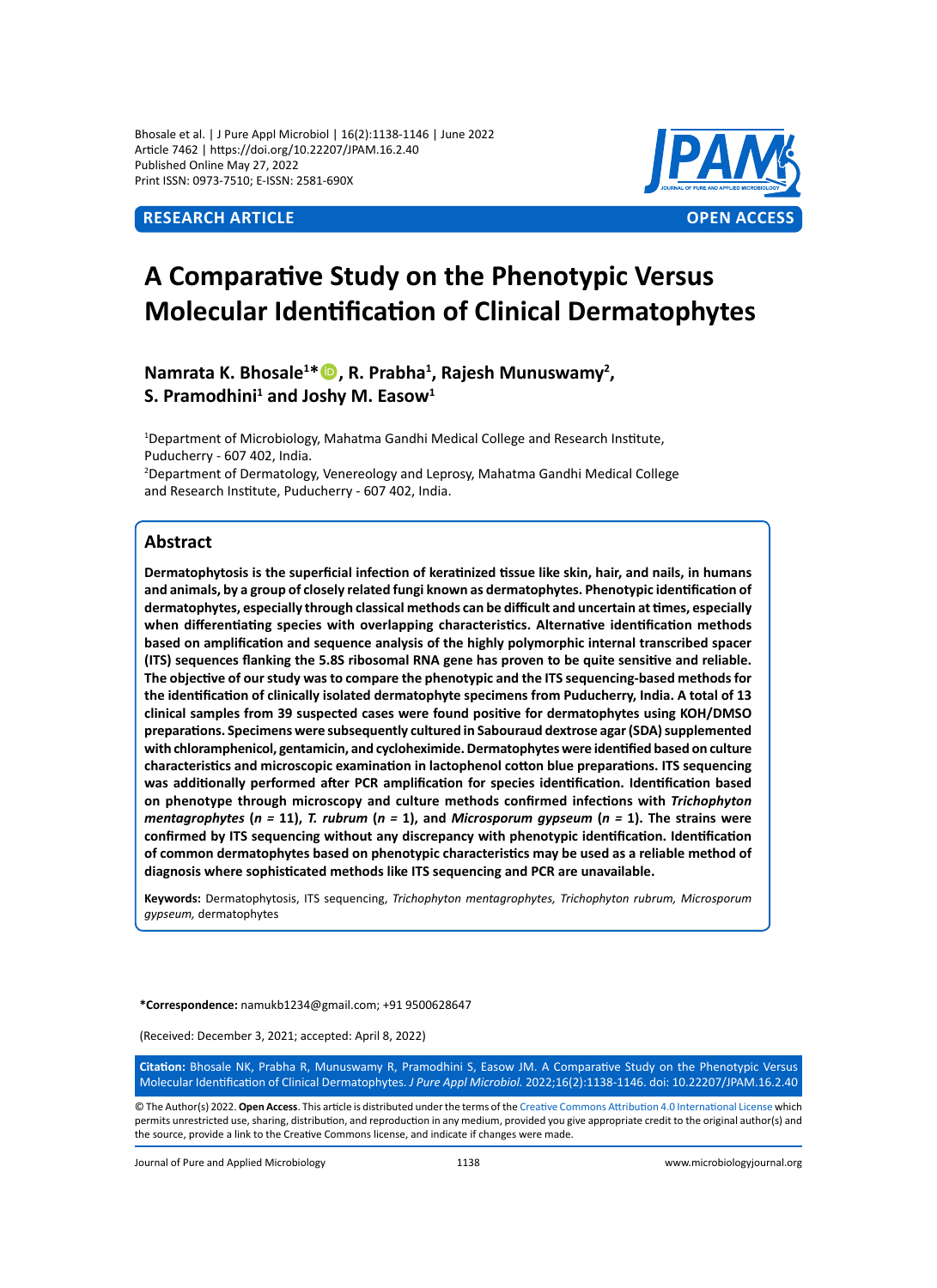#### **Introduction**

Dermatophytes are fungi that cause superficial, painless but often pruritic infections of the skin, hair, and nails known as dermatophytosis or more commonly as ringworm or tinea infections<sup>1</sup>. They can infect humans and animals alike. Infections are generally limited to the non-living stratum corneum of the epidermis.<sup>2,3</sup> Occasionally, however, these fungi can become invasive, causing a deeper and disseminated infection, which can become a cause of concern.<sup>4</sup>

Widespread lesions may negatively impact the quality of life socially, occupationally, and psychologically.<sup>5</sup>

Infection is established as the fungus colonizes on the outer surface of keratinized tissues like the skin, nails, and hair. The arthroconidia attach to the epidermis using specific proteins expressed on the fungal surface and release proteases like subtilisin 3.<sup>6-9</sup> Within a few hours, germination and hyphal growth commence.10 Between 24 hours to 3 days, the hyphae invade the stratum corneum and start degrading the corneodesmosomes, lipid matrix, and keratin.<sup>11</sup> As the hyphae penetrate deeper into the stratum corneum, disruption of tight junctions leads to the loss of epidermal barrier integrity, release of proinflammatory cytokines and antimicrobial peptides by keratinocytes, and immune recruitment. In a majority of clinical cases, pruritic lesions are observed. Scratching of the lesions often results in secondary bacterial infections like with *Staphylococcus aureus*. Successful control of dermatophytosis alleviates the itch and reduces secondary infections associated with scratching behavior.<sup>12</sup>

Dermatophytosis is fairly common but neglected among the Indian population. Current reports from India estimate a prevalence of 36.6- 78.4%.13,14 There has been an unusual increase in dermatophytosis cases presenting with larger than normal lesions, ring within ring lesions, multiple site lesions, and corticosteroid modified lesions. This unexpected change in the clinical presentation of dermatophytosis, compounded by the difficulty in diagnosis, has become a matter of concern among dermatologists.<sup>15</sup> Despite the increase in prevalence not only in India but also throughout the world, research in this area has been neglected.<sup>16</sup> The current situation is exacerbated by more humid and warm climates, irresponsible use of topical corticosteroids that are easily available over the counter, alarming rise in the use of broad-spectrum antibiotics, increase in immunocompromised population, rampant use of antifungals in agro-industries, and antifungal drug resistance, especially terbinafine.17-19

Dermatophytosis is caused by asexual or imperfect fungi of three genera, namely, *Trichophyton, Microsporum,* and *Epidermophyton.*  These anamorphic genera have about 40 species. Some zoophilic and geophilic species of *Trichophyton* and *Microsporum* can reproduce sexually and are classified as teleomorphs of the genus *Arthroderma.* Dermatophytosis, also known as tinea, is named after the anatomical location of the infection. Multiple anatomic locations may be infected by the same dermatophyte species and many different species may lead to clinically identical tinea lesions.1 *Trichophyton rubrum* has a global occurrence while others may vary in their geographic distribution. However, reports from different parts of India indicate that the distribution of dermatophytes in India does not vary much geographically.<sup>14</sup> Identifying the etiologic agent to the species level can provide insight into the epidemiological spread of the disease and allow the adoption of specific treatment regimens for better management of infections. It is also imperative to identify dermatophyte-like non-pathogenic fungi that may also grow from dermatophytic lesions. Additionally, dermatophytes must be differentiated from nondermatophytic fungi that cause dermatophyte-like infections known as onychomycosis caused by *Neoscytalidium dimidiatum.*

Dermatophytes can be identified to the genus and sometimes to the species level based on phenotypic differences. A quick confirmatory test is the direct microscopic observation of scrapings from a suspected infection when mixed with KOH and DMSO.<sup>20</sup> The presence of fungal hyphae is indicative of dermatophytosis. Sabouraud dextrose agar (SDA) originally formulated by Sabouraud and subsequently modified by Emmons $^{21}$  when used with chloramphenicol and cycloheximide can act as a selective media which inhibits the growth of other pathogenic fungi while promoting the growth of dermatophytes. The growth characteristics in SDA, dermatophytes test medium (DTM), and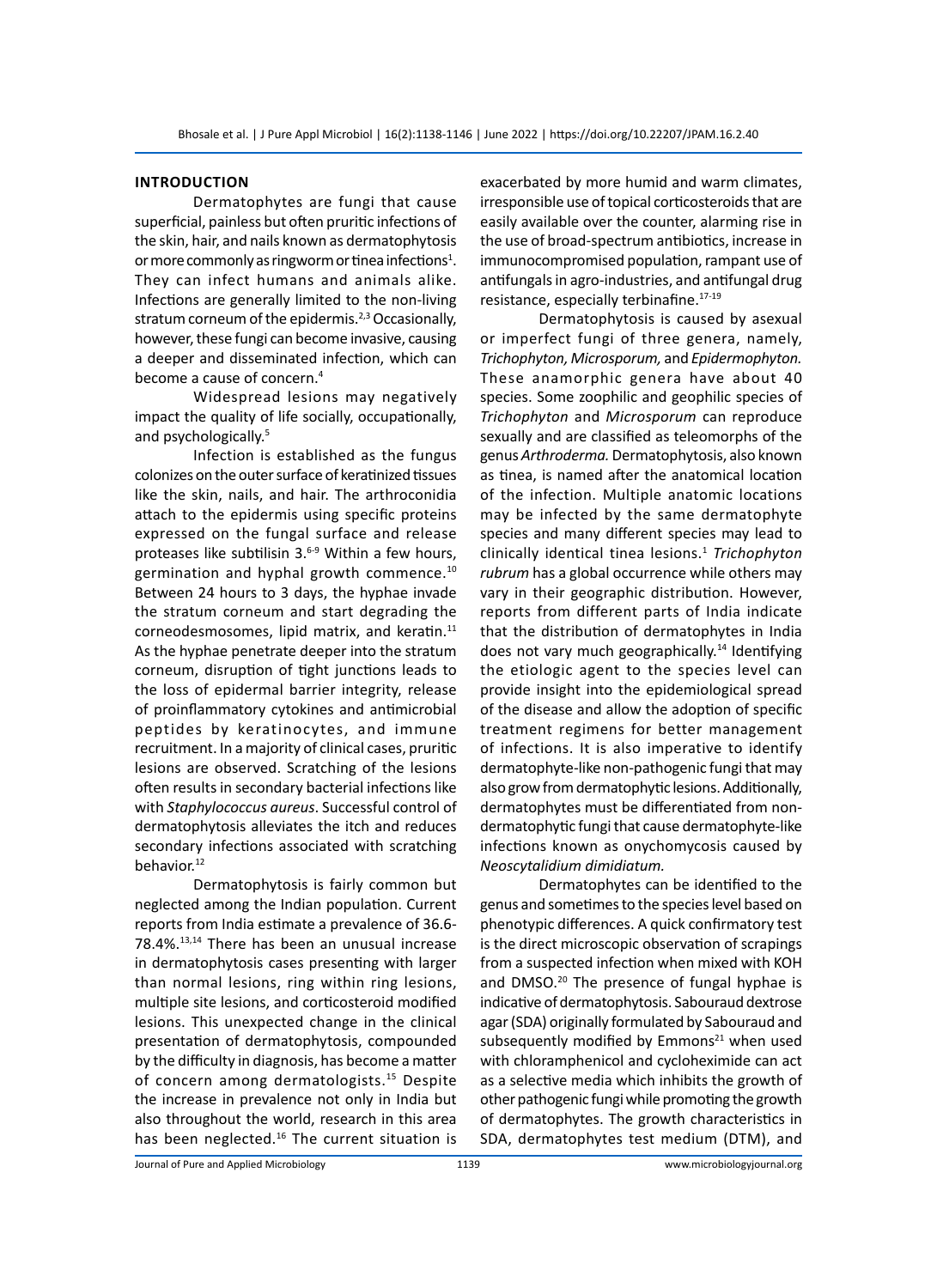enriched dermatophytes medium (EDM) followed by urease utilization, hair perforation test, and microconidia and macroconidia morphology in lactophenol cotton blue (LPCB) mount can be used in identifying different dermatophytes. As reliable as these methods are, it has however been observed that the identification of dermatophytes can sometimes be difficult and uncertain due to variations in the isolates and overlapping characteristics between species.<sup>22</sup> Molecular biology-based approaches like RFLP, PCR, and NGS have been used to differentiate closely related species. These techniques exploit the polymorphism in the internal transcribed spacers (ITS) flanking the gene encoding the 5.8S ribosomal RNA and have proven to be very sensitive and reliable in differentiating dermatophytes.<sup>23</sup>

This study compares the phenotypic and molecular identification based on ITS1 and ITS4 sequence analysis of clinical samples of dermatophytes collected in a tertiary care hospital in Puducherry, India. Further assessed was the relationship of clinical manifestations with gender and age and the possible correlation of clinical manifestations with the dermatophyte isolates.

#### **Materials and Methods**

The study was approved by the MGMC & RI Institutional Human Ethics Committee (project number: FACULTY\_PROJECT/04/2019/06 dated 22/04/2019) as per Indian Council of Medical Research guidelines 2017 and was performed according to the WMA Declaration of Helsinki ethical principles for research on humans.

#### **Participants**

39 patients, aged between 13 and 69 years, clinically suspected of dermatophytosis at the dermatology outpatient department of Mahatma Gandhi Medical College and Research Institute (MGMC & RI), Puducherry, India, between May and October 2019, were recruited for the study. All patients with clinically diagnosed dermatophytosis, irrespective of their age and sex, who were not undergoing treatment for the same, were selected for the study. Patients already undergoing treatment for dermatophytosis were excluded.

#### **Sampling Procedure**

Patients clinically suspected of dermatophytosis were chosen for the study after informed consent. The infected area on the skin was cleaned with 70% ethanol and ensured complete dryness. Using a sterile dull scalpel, scrapings from the advancing margin of the lesion were collected in a sterile container. Any hair present in the scrapings was removed aseptically. **Microscopy and Culture**

Fungal microscopic characteristics were observed in KOH-DMSO preparations.<sup>24</sup> Scrapings were placed on a slide and a few drops of a solution of 20% KOH in 40% DMSO were added. A coverslip was carefully placed to cover the entire scrapings. All specimens were immediately examined by light microscopy, under low and high power, for unstained refractile fungal elements. Sabouraud dextrose agar (SDA) (HiMedia Laboratories, Mumbai, India) was used as a non-selective medium for the isolation of fungal pathogens.<sup>1</sup> Plates with SDA supplemented with chloramphenicol and plates with SDA supplemented with chloramphenicol, gentamicin, and cycloheximide were simultaneously streaked with scraped specimens from patients. Each plate was inoculated in duplicates and incubated at 25 and 37°C. Positive cultures were examined daily for six weeks. The dermatophytes were identified based on their colony morphology and microscopic characteristics in the lactophenol cotton blue (LPCB) preparations using slide culture techniques. **DNA extraction**

DNA was extracted from fungal cultures using DNAQuik™ reagent (Bioserve Biotechnologies (India) Pvt. Ltd) and quantified by the picogreen protocol. The quality of DNA was analyzed by electrophoresing 25-200 ng of DNA on a 1% agarose gel.

#### **DNA amplification and ITS DNA Sequencing**

The extracted DNA was used in a polymerase chain reaction (PCR) to amplify the internal transcribed spacer (ITS) region using ITS1 and ITS4 primers, as described by Gardes and Bruns. The PCR program included the following steps: initial denaturation at 94°C for 85 seconds, followed by 35 cycles of denaturation, annealing, and extension. For the initial first 13 cycles, the temperature and times for denaturation, annealing, and extension used were 95°C for 35 seconds, 55°C for 55 seconds, and 72°C for 45 seconds respectively and for cycles 14-26 and 27-35, the time for extension steps alone were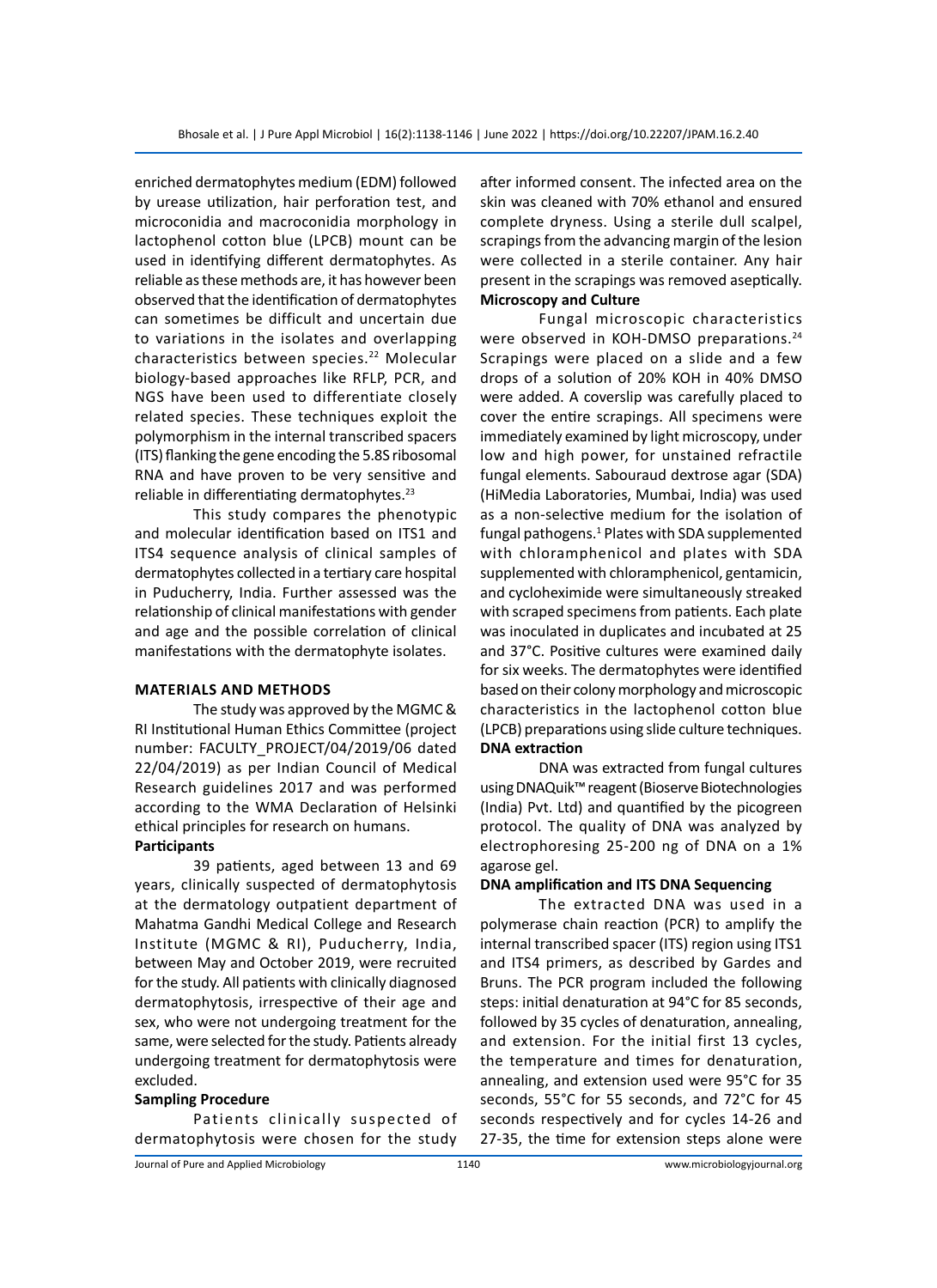lengthened to 120 and 180 seconds, within the two set of cycles respectively. After the completion of the thermocycling, the samples were incubated for 10 minutes at 72°C.<sup>25</sup> The 400-900 bp amplicon was gel eluted and the product was sequenced by Sanger's method. The sequence data were assembled and using the nucleotide BLAST (https://blast.ncbi.nlm.nih.gov/Blast.cgi), sequences that produced significant alignments (percent identity ≥ 95%) with the query sequence were used in species identification.

#### **Results**

Among 39 patients with suspected dermatophytosis, 13 were confirmed in culture; out



**Fig. 1.** Colony morphology of dermatophyte isolated from suspected clinical samples in SDA.

(A) Culture after 6-10 days shows fluffy white colonies with raised centers. (B) Reverse pigmentation was found to be yellowish-brown with a central reddishbrown patch. The morphology is consistent with *Trichophyton mentagrophytes* and was confirmed by DNA sequencing of the ITS regions (GenBank accession number MW454380).

of which, seven were females (53.84%) and six were males (46.15%) (Table 1). Microscopic examination in LPCB preparations was performed based on hyphae septation, conidiophore branching, microconidia clustering, and macroconidia shape. Microscopic and colony characterization revealed specimens of *Trichophyton mentagrophytes, Trichophyton rubrum,* and *Microsporum gypseum.*

Among the 13 patients, 11 presented with tinea corporis, one with tinea faciei, and one with tinea incognito infections. *Trichophyton* spp. was isolated from 12 patients (92.3%) (Fig. 1 and 2), while *Microsporum gypseum* was isolated from one patient (7.6%). Of the 12 Trichophyton positive cases, *T. mentagrophytes* was the predominant species isolated (91.66%), followed by *T. rubrum*  (8.33%). Of the 11 patients with *T. mentagrophytes* isolates, 9 presented symptoms of tinea corporis (81.8%), one of tinea faciei (9.09%), and one of tinea incognito (9.09%). Both the patients with *T. rubrum* and *Microsporum gypseum* isolates presented with clinical symptoms of tinea corporis (Table 2). The ITS region of the DNA isolated from all the 13 culture isolates were amplified successfully by PCR. DNA sequencing of the ITS regions identified 11 cases as *T. mentagrophytes*  (GenBank accession numbers: MW454380, M W 4 5 4 7 7 2 , M W 4 5 4 7 9 9 , M W 4 5 4 8 2 8 , MW454864, MW463449, MW463454, MW463455, MW463457, MW463460, MW463459), one case as *T. rubrum* (GenBank accession number: MW454827), and one case as *Nannizzia gypsea*  (previously known as *Microsporum gypseum*) (GenBank accession number MW454821) (Table 3). No discrepancies between the phenotypic and molecular identifications were observed.

#### **Discussion**

Epidemiological studies on dermatophytosis have been carried out by

| Etiological agent | <b>Isolates</b> |       | Male patients |       | Female patients |       |
|-------------------|-----------------|-------|---------------|-------|-----------------|-------|
|                   | Number          | %     | Number        | %     | Number          | %     |
| T. mentagrophytes | 11              | 84.61 |               | 38.46 | 6               | 46.15 |
| T. rubrum         |                 | 7.69  |               | 7.69  | 0               | 0     |
| M. gypseum        |                 | 7.69  | 0             | 0     |                 | 7.69  |
| Total             | 13              | 100   | 6             | 46.15 |                 | 53.84 |

#### **Table 1.** Etiology of dermatophytosis

Journal of Pure and Applied Microbiology 1141 www.microbiologyjournal.org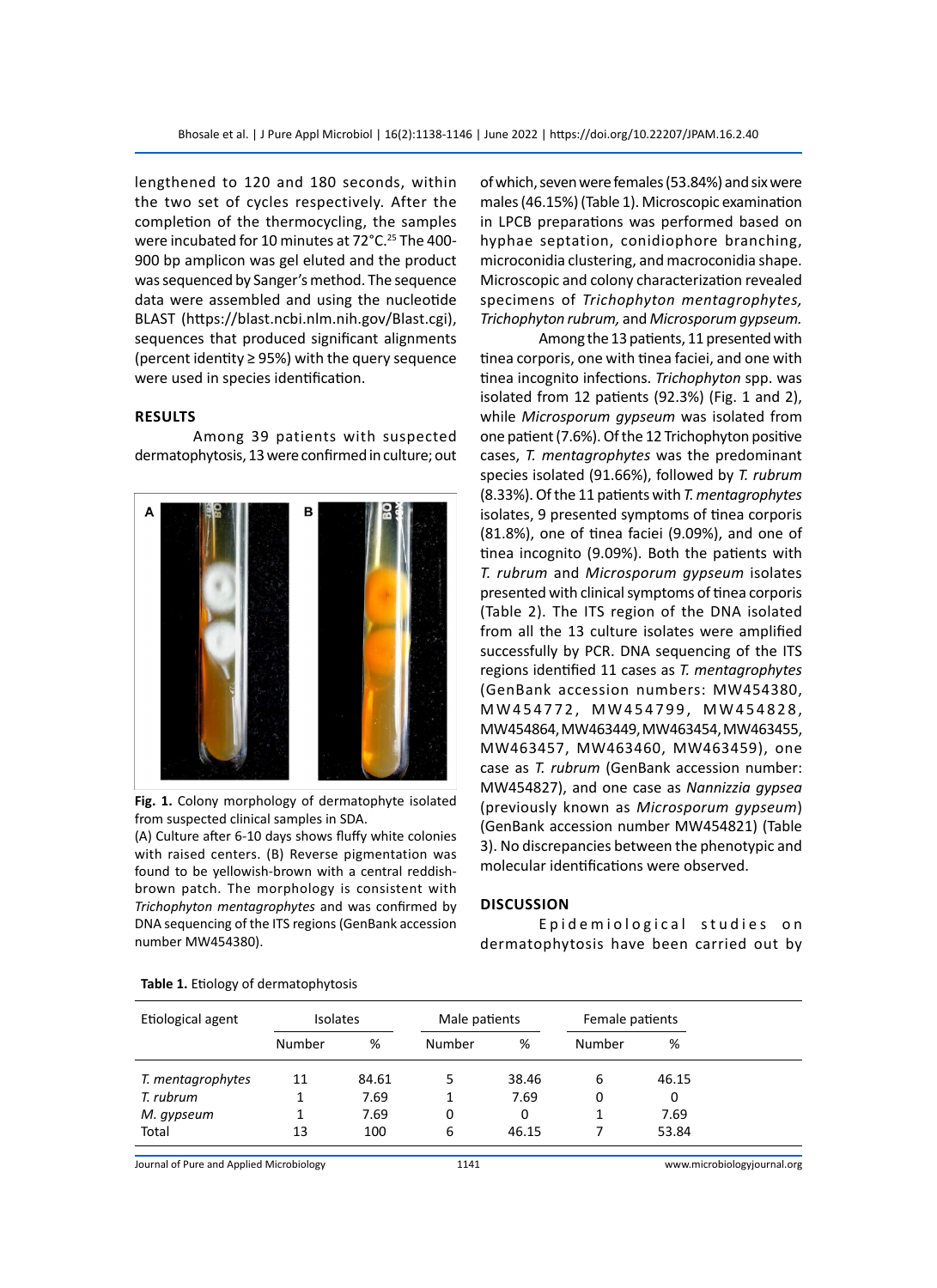different groups in India and indicate a countrywide prevalence.14 While most studies have indicated the primary etiologic agents to be *T. mentagrophytes*  and *T. rubrum,* the geographical origin of the strains has remained difficult to ascertain. Increased travel and migration of people has been regarded as a contributing factor. Various tests based on histology, colony characteristics, ability to hydrolyze urea, hair perforation, PCR, RFLP, MALDI-TOF MS, and sequencing have been improved

upon to detect different dermatophytes.<sup>22,26</sup> While molecular techniques are often more reliable than conventional methods of identification, PCR methods have been shown to vary between investigators. This could be due to differences in the DNA extraction protocols, PCR primer design, and/or analysis of results.<sup>22</sup> The polymorphism in the ITS1 and ITS2 regions flanking the 5.8S rDNA sequence has been used as a reliable marker for accurately differentiating dermatophyte

| Clinical<br>manifestation | <b>Isolates</b>    |       | T. mentagrophytes  |       | T. rubrum          |      | M. gypseum         |      |
|---------------------------|--------------------|-------|--------------------|-------|--------------------|------|--------------------|------|
|                           | No. of<br>patients | %     | No. of<br>isolates | %     | No. of<br>isolates | %    | No. of<br>isolates | %    |
| Tinea corporis            | 11                 | 84.61 | 9                  | 69.23 |                    | 7.69 | 1                  | 7.69 |
| Tinea faciei              | 1                  | 7.69  | 1                  | 7.69  | 0                  | 0    | 0                  | 0    |
| Tinea incognito           | 1                  | 7.69  | 1                  | 7.69  | 0                  | 0    | 0                  | 0    |
| Total                     | 13                 | 100   | 11                 | 84.61 |                    | 7.69 | 1                  | 7.69 |





**Fig. 2.** Microscopic examination of LPCB stained dermatophyte identified as *Trichophyton mentagrophytes.*  Magnification ×400. (A) Spherical conidia in clusters seen extending from septate hyphae and a macroconidium can be seen near the lower left center of the photo. (B) Sessile microconidia are seen along septate hyphae. (C) Two solitary cigar-shaped macroconidia showing three internal cells with thin walls and a smooth exterior. Identification was subsequently confirmed by DNA sequencing of the ITS regions (GenBank accession number MW454380).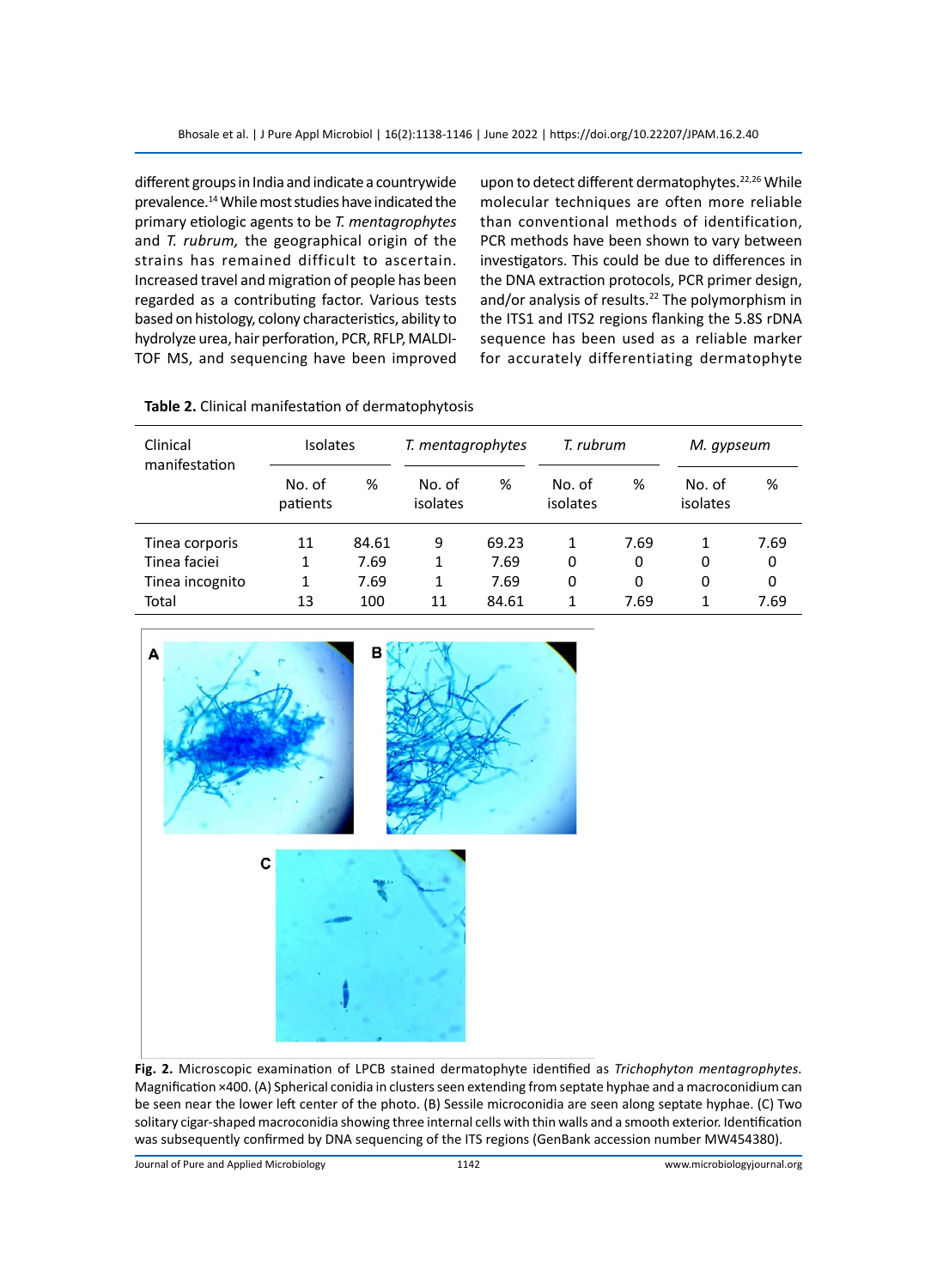|     |     |     |                       | Identification    |                                   |                                 |  |  |  |
|-----|-----|-----|-----------------------|-------------------|-----------------------------------|---------------------------------|--|--|--|
| No. | Age | Sex | Clinical<br>diagnosis | Phenotypic        | Molecular (ITS DNA<br>sequencing) | GenBank<br>accession<br>numbers |  |  |  |
| 1.  | 16  | м   | Tinea corporis        | T. mentagrophytes | T. mentagrophytes                 | MW463460                        |  |  |  |
| 2.  | 20  | м   | Tinea faciei          | T. mentagrophytes | T. mentagrophytes                 | MW463459                        |  |  |  |
| 3.  | 22  | F   | Tinea incognito       | T. mentagrophytes | T. mentagrophytes                 | MW463457                        |  |  |  |
| 4.  | 32  | F   | Tinea corporis        | T. mentagrophytes | T. mentagrophytes                 | MW463455                        |  |  |  |
| 5.  | 33  | F   | Tinea corporis        | M. gypseum        | Nannizzia gypsea                  | MW463454                        |  |  |  |
| 6.  | 37  | м   | Tinea corporis        | T. mentagrophytes | T. mentagrophytes                 | MW463449                        |  |  |  |
| 7.  | 37  | м   | Tinea corporis        | T. rubrum         | T. rubrum                         | MW454864                        |  |  |  |
| 8.  | 37  | F   | Tinea corporis        | T. mentagrophytes | T. mentagrophytes                 | MW454828                        |  |  |  |
| 9.  | 39  | F   | Tinea corporis        | T. mentagrophytes | T. mentagrophytes                 | MW454827                        |  |  |  |
| 10. | 43  | F   | Tinea corporis        | T. mentagrophytes | T. mentagrophytes                 | MW454821                        |  |  |  |
| 11. | 48  | м   | Tinea corporis        | T. mentagrophytes | T. mentagrophytes                 | MW454799                        |  |  |  |
| 12. | 60  | F   | Tinea corporis        | T. mentagrophytes | T. mentagrophytes                 | MW454772                        |  |  |  |
| 13. | 69  | M   | Tinea corporis        | T. mentagrophytes | T. mentagrophytes                 | MW454380                        |  |  |  |

**Table 3.** Details of dermatophyte strains isolated with a correlation between phenotypic and molecular identification by DNA sequencing of the ITS region

species.27,28 Sequencing of ITS regions has been successfully used in the identification of closely related dermatophytes.<sup>29,30</sup> A 2019 study from Senegal, Africa, used ITS sequencing to compare identification with morphological characteristics.<sup>31</sup> Their results, however, indicated discrepancies in five out of 32 identifications. A 2015 study by an Iranian group had also reported discrepancies in their phenotypic versus genotypic results. $32$  The PCR- RFLP-based method, which has been used for molecular identification of dermatophytes, has also shown discrepancies in their observations. 33,34 This could be because many dermatophytes exhibit overlapping morphological characteristics which makes phenotypic identification error-prone.

In the present study, we compared the phenotypic identification with the molecular identification of dermatophytes isolated from patients suffering from tinea corporis, tinea faciei, and tinea incognito. Samples collected from suspected patients were characterized microscopically as well as in SDA cultures. Phenotypic characterization was based on lactophenol cotton blue-stained morphology and colony characteristics. Molecular identification relied on the sequencing of ITS regions of ribosomal DNA. DNA was extracted from the fungal strains, and a specific ITS region on rDNA was amplified by PCR using primers designed for the flanking ITS1 and ITS4 regions. The 400-900 bp amplicons were sequenced and compared using NCBI BLAST to identify the fungal strain. Of the suspected 39 cases of dermatophytosis, 13 were confirmed by ITS sequencing after phenotypic identification. The predominant fungus isolated was *Trichophyton* and indicates a high prevalence of this fungus causing dermatophytosis in the rural population in and around Puducherry. This study agrees with earlier findings of dermatophytosis in India.13,35-40 However, unlike the previous studies, which have indicated a high prevalence of both *T. mentagrophytes* and *T. rubrum* (30- 64%), our study reports an exceptionally high prevalence of *T. mentagrophytes* (84.61%) and low prevalence of *T. rubrum* (7.69%). A majority of patients (11/13) presented symptoms of tinea corporis, with the infection in males being similar to females (1:1.2). The most common age group to be infected by dermatophytes was 31-40 years (6/13). Interestingly, in this age group, the number of females with tinea corporis (4/6) was much higher than males (2/6). This higher incidence in females than earlier reported $35$  could be due to higher reporting as a result of the mitigation of social stigma in rural India. Other infections were of tinea faciei and tinea incognito. The etiological agent for both of which was found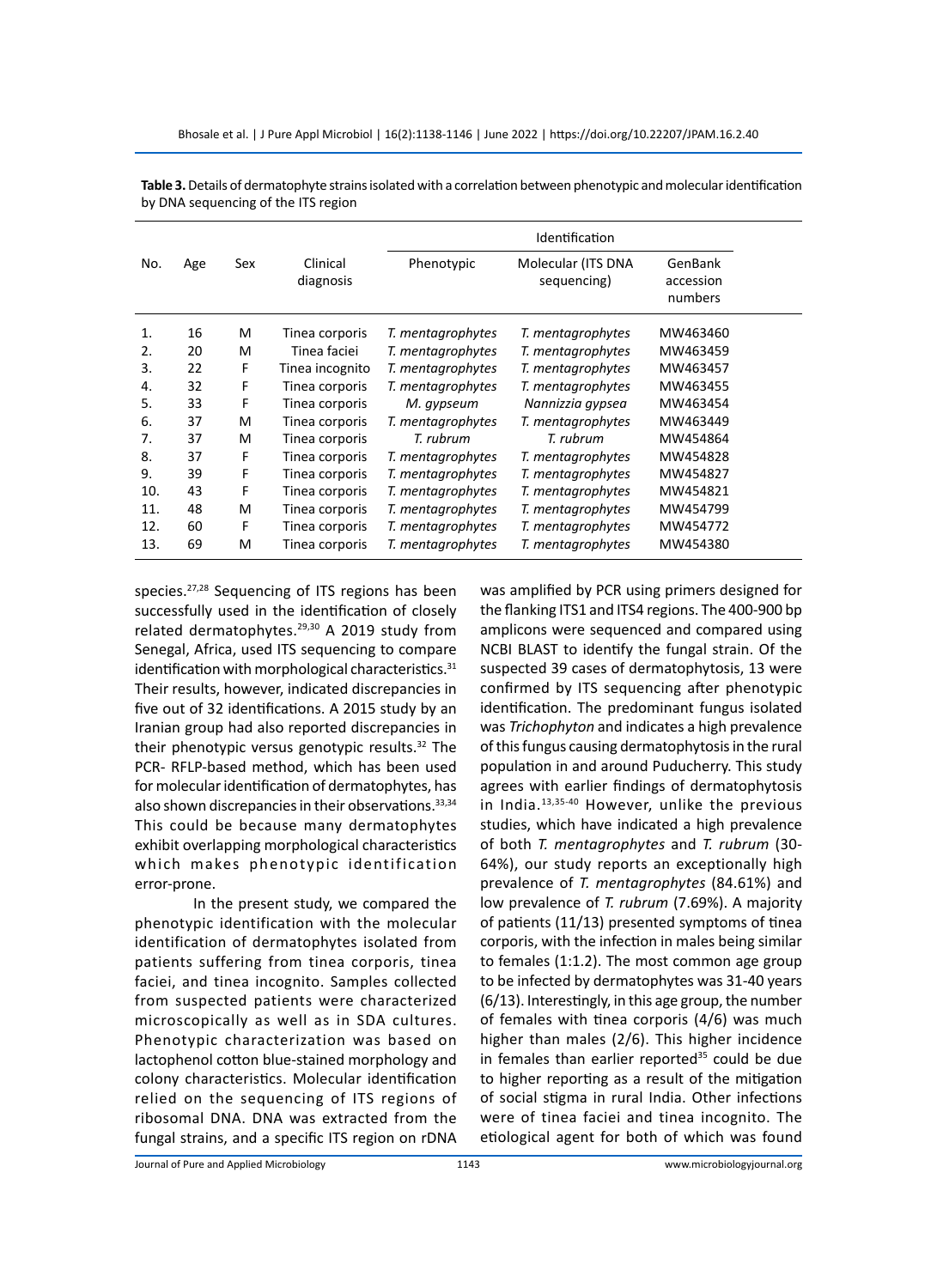to be *T. mentagrophytes*. It is noteworthy that all our phenotypic identifications match the ITS sequence-based identifications. We have achieved a good correlation between phenotypic and molecular technique-based identification, as previously reported by Pryce et al.<sup>41</sup> However, the comparatively smaller sample size (*n =* 13) may have precluded any possible erroneous identifications. This leaves scope for further investigations using larger sample sizes and more specific phenotypic tests like urease test, hair perforation test, and use of specific media like Lactritmel agar, Littman Oxgall agar, and Trichophyton agar, among others.

Superficial fungal infections are gaining significance in developing countries like India, and of the etiologic agents, dermatophytes are the most common. Due to their ability to metabolize keratin, they cause a range of pathological presentations. Though such infections are normally limited to the stratum corneum, they can become invasive and disseminate throughout the body, making it a matter of concern and not neglect. Dermatophyte skin infections may often resemble other non-fungal skin infections.42 and therefore correct knowledge of etiologic agents is critical to initiate timely treatment. Widespread dermatophytosis may affect one's quality of social, psychological, and occupational life. Since no vaccine for dermatophytosis exists, spreading awareness about the disease, quick diagnosis, and timely treatment can help arrest the spread of the disease.

#### **Conclusion**

Our comparison of the phenotypic identification, based on KOH microscopy, SDA culture, and LPCB staining with the molecular identification, based on ITS amplicon sequencing, has revealed no discrepancy. Identification of common dermatophytes based on phenotypic characters may thus be regarded as a reliable method of diagnosis. However, phenotypic identification is often time-consuming and sometimes takes weeks to differentiate species. In developed countries, the ITS sequencing method can be a method of choice due to its high specificity, reliability, and shorter identification time. However, for a country like India, where disease registries, including fungal diseases, are currently unavailable, phenotypic identification, instead of the more expensive sequencingbased identification, can be reliably used to identify the common etiologic agents of clinical dermatophytosis.

#### **Acknowledgments**

The author would like to acknowledge the Sri Balaji Vidyapeeth (Deemed to be University) for facilitating the conduct of this article.

#### **Conflict of interest**

The authors declare that there is no conflict of interest.

#### **AuthorS' Contribution**

All authors designed the experiments. NKB, RP and RM performed the experiments. All the authors analyzed the data, wrote the manuscript and approved the manuscript.

### **Funding**

This work was supported by the SBV research grant number DeanRes/Res. grants/2019/563

#### **Data availability**

All datasets generated or analyzed during this study are included in the manuscript. Universal ITS primer sequences are available from the corresponding author on reasonable request. ITS sequences have been deposited in GenBank with GenBank accession numbers MW454380, M W 4 5 4 7 7 2 , M W 4 5 4 7 9 9 , M W 4 5 4 8 2 8 , MW454864, MW463449, MW463454, MW463455, MW463457, MW463460, MW463459, MW454821 and MW454827.

#### **Ethics Statement**

The study was approved by the MGMC & RI Institutional Human Ethics Committee project number Faculty\_Project/04/2019/06

#### **References**

- 1. Weitzman I, Summerbell RC. The dermatophytes. *Clin Microbiol Rev.* 1995;8(2):240-259. doi: 10.1111/j.1469- 185X.1935.tb00483.x
- 2. Cas ED. Parasitic adaptation of pathogenic fungi to mammalian hosts. *Crit Rev Microbiol.* 1986;13(2):173- 218. doi: 10.3109/10408418609108738
- 3. King RD, Khan HA, Foye JC, Greenberg JH, Jones HE. Transferrin, iron, and dermatophytes.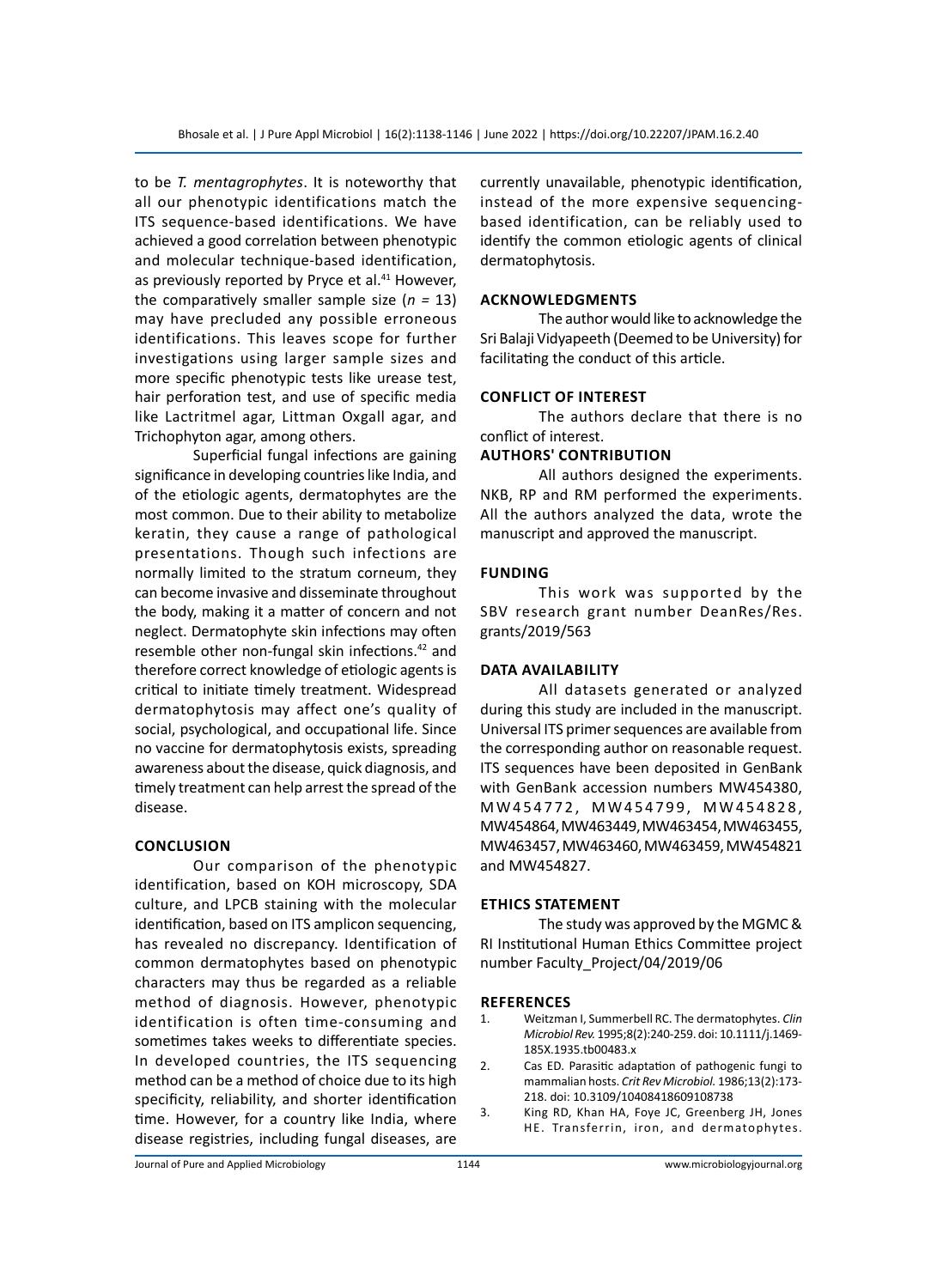I. Serum dermatophyte inhibitory component definitively identified as unsaturated transferrin. *J Lab Clin Med.* 1975;86(2):204-212. doi: 10.5555/ URI:PII:0022214375901377

- 4. Bristow IR, Spruce MC. Fungal foot infection, cellulitis and diabetes: A review. *Diabet Med.* 2009;26(5):548- 551. doi: 10.1111/j.1464-5491.2009.02722.x
- 5. Jerajani H, Janaki C, Kumar S, Phiske M. Comparative assessment of the efficacy and safety of sertaconazole (2%) cream versus terbinafine cream (1%) versus luliconazole (1%) cream in patients with dermtophytoses: a pilot study. *Indian J Dermatol.* 2013;58(1):34-38. doi: 10.4103/0019-5154.105284
- 6. Baldo A, Tabart J, Vermout S, et al. Secreted subtilisins of *Microsporum canis* are involved in adherence of arthroconidia to feline corneocytes. *J Med Microbiol.* 2008;57(9):1152-1156. doi: 10.1099/jmm.0.47827-0
- 7. Baldo A, Mathy A, Tabart J, et al. Secreted subtilisin Sub3 from *Microsporum canis* is required for adherence to but not for invasion of the epidermis. *Br J Dermatol.* 2010;162(5):990-997. doi: 10.1111/j.1365- 2133.2009.09608.x
- 8. Bagut ET, Baldo A, Mathy A, et al. Subtilisin Sub3 is involved in adherence of *Microsporum canis* to human and animal epidermis. *Vet Microbiol.* 2012;160(3- 4):413-419. doi: 10.1016/j.vetmic.2012.06.011
- 9. Baldo A, Chevigne A, Dumez ME, et al. Inhibition of the keratinolytic subtilisin protease Sub3 from *Microsporum canis* by its propeptide (proSub3) and evaluation of the capacity of proSub3 to inhibit fungal adherence to feline epidermis. *Vet Microbiol.* 2012;159(3-4):479-484. doi: 10.1016/j. vetmic.2012.04.041
- 10. Liu T, Zhang Q, Wang L, et al. The use of global transcriptional analysis to reveal the biological and cellular events involved in distinct development phases of *Trichophyton rubrum* conidial germination. *BMC Genomics.* 2007;8:1-14. doi: 10.1186/1471-2164-8- 100
- 11. Grumbt M, Monod M, Yamada T, Hertweck C, Kunert J, Staib P. Keratin degradation by dermatophytes relies on cysteine dioxygenase and a sulfite efflux pump. *J Invest Dermatol.* 2013;133:1550-1555. doi: 10.1038/ jid.2013.41
- 12. Verma S, Vasani R, Reszke R, Matusiak L, Szepietowski JC. Prevalence and clinical characteristics of itch in epidemic‐ like scenario of dermatophytoses in India: a cross‐ sectional study. *J Eur Acad Dermatol Venereol.* 2020;34(1):180-183. doi: 10.1111/jdv.15877
- 13. Naglot A, Shrimali DD, Nath BK, et al. Recent trends of dermatophytosis in Northeast India (Assam) and interpretation with published studies. *Int J Curr Microbiol Appl Sci.* 2015;4:111-120.
- 14. Rajagopalan M, Inamadar A, Mittal A, et al. Expert Consensus on The Management of Dermatophytosis in India (ECTODERM India). *BMC Dermatol.* 2018;18(1):6. doi: 10.1186/s12895-018-0073-1
- 15. Dogra S, Narang T. Emerging atypical and unusual presentations of dermatophytosis in India. *Clin Dermatol Rev.* 2017;1(3):12-18. doi: 10.4103/cdr. cdr\_39\_17
- 16. Sahoo A, Mahajan R. Management of tinea corporis,

tinea cruris, and tinea pedis: A comprehensive review. *Indian Dermatol Online J.* 2016;7(2):77-86. doi: 10.4103/2229-5178.178099

- 17. Dogra S, Uprety S. The menace of chronic and recurrent dermatophytosis in India: is the problem deeper than we perceive? *Indian Dermatol Online J.* 2016;7(2):73- 76. doi: 10.4103/2229-5178.178100
- 18. Verma S, Madhu R. The great Indian epidemic of superficial dermatophytosis: an appraisal. *Indian J Dermatol.* 2017;62:227.
- 19. Zhan P, Liu W. The Changing Face of Dermatophytic Infections Worldwide. *Mycopathologia.* 2017;182(1- 2):77-86. doi: 10.1007/s11046-016-0082-8
- 20. Rebell G, Taplin D. Dermatophytes: Their recognition and identification, 2<sup>nd</sup> ed., University of Miami Press, Florida, 1970.
- 21. Emmons C, Chapman H. Utz J. Culture media. In Medical Mycology, 2nd ed., Lea & Febiger, Philadelphia, 1971.
- 22. Verrier J, Monod M. Diagnosis of dermatophytosis using molecular biology. *Mycopathologia.* 2017;182(1- 2):193-202. doi: 10.1007/s11046-016-0038-z
- 23. Tartor YH, Abo Hashem ME, Enany S. Towards a rapid identification and a novel proteomic analysis for dermatophytes from human and animal dermatophytosis. *Mycoses.* 2019;62(12):1116-1126. doi: 10.1111/myc.12998
- 24. Singh S, Beena PM. Comparative study of different microscopic techniques and culture media for the isolation of dermatophytes. *Indian J Med Microbiol.*  2003;21(1):21-24. PMID: 17642969
- 25. Gardes M, Bruns TD. ITS primers with enhanced specificity for basidiomycetes‐ application to the identification of mycorrhizae and rusts. *Mol Ecol.* 1993;2(2):113-118. doi: 10.1111/j.1365-294X.1993. tb00005.x
- 26. Robert R, Pihet M. Conventional methods for the diagnosis of dermatophytosis. *Mycopathologia.* 2008;166(5-6):295-306. doi: 10.1007/s11046-008- 9106-3
- 27. Graser Y, El Fari M, Vilgalys R, et al. Phylogeny and taxonomy of the family Arthrodermataceae (dermatophytes) using sequence analysis of the ribosomal ITS region. *Med Mycol.* 1999;37(2):105-114. doi: 10.1080/02681219980000171
- 28. Graser Y, Kuijpers AFA, Presber W, De Hoog GS. Molecular taxonomy of *Trichophyton mentagrophytes*  and *T. tonsurans. Med Mycol.* 1999;37(5):315-330. doi: 10.1046/j.1365-280X.1999.00234.x
- 29. Frealle E, Rodrigue M, Gantois N, et al. Phylogenetic analysis of *Trichophyton mentagrophytes* human and animal isolates based on MnSOD and ITS sequence comparison. *Microbiology.* 2007;153(10):3466-3477. doi: 10.1099/mic.0.2006/004929-0
- 30. Elavarashi E, Kindo A, Kalyani J. Optimization of PCR-RFLP directly from the skin and nails in cases of dermatophytosis, targeting the ITS and the 18S ribosomal DNA regions. *J Clin Diagnostic Res.* 2013;7(4):646-651. doi: 10.7860/ JCDR/2013/5363.2873
- 31. Diongue K, Brechard L, Diallo MA, et al. A comparative study on phenotypic versus ITS-based molecular